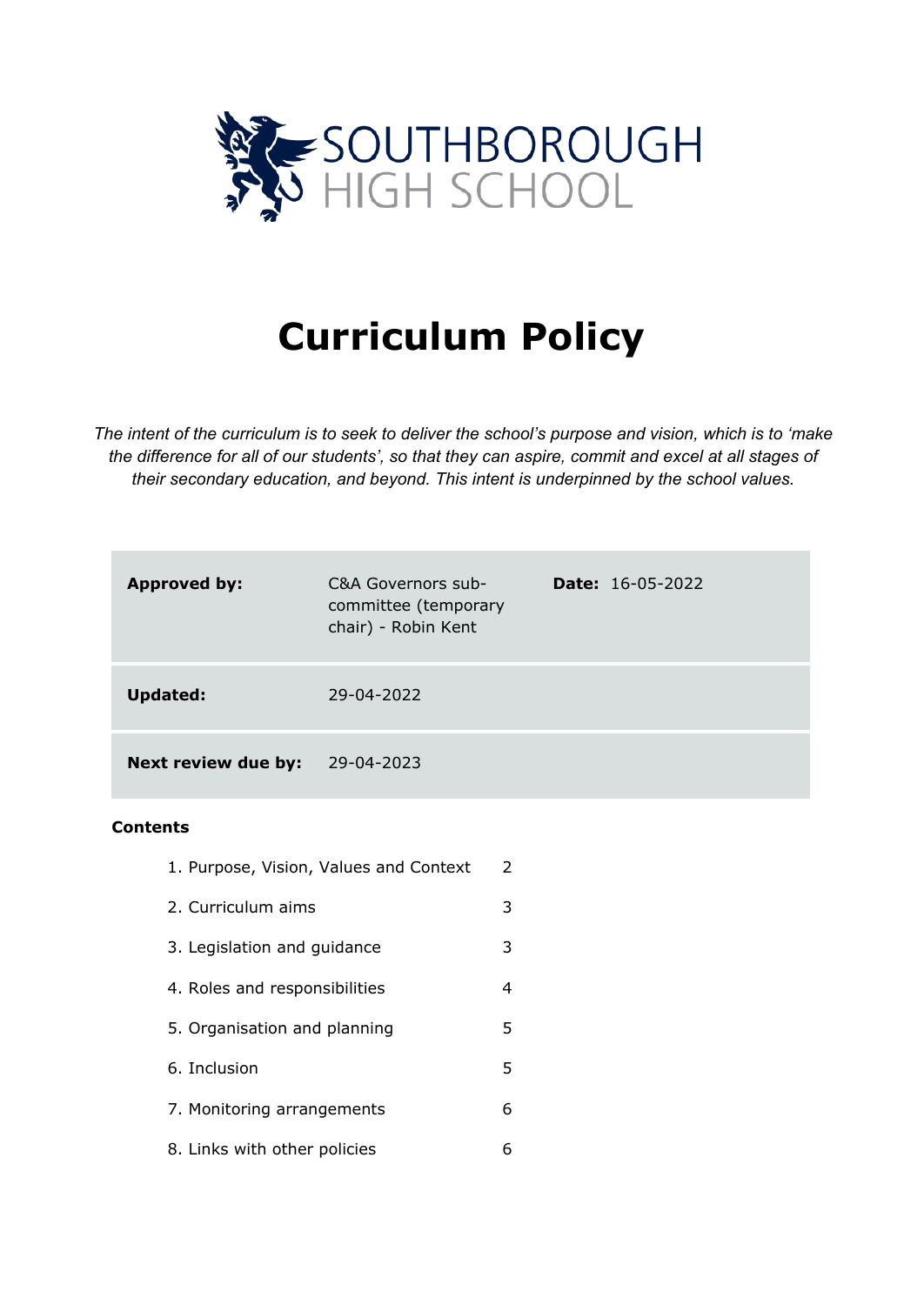## **1. Purpose, Vision, Values and Context**

### **PURPOSE**

Our purpose is to make the difference for all of our students. The principal way in which we achieve this is via the curriculum.

## **VISION**

Our vision for our students and staff is:

- $\bullet$  Aspiration everyone should be aiming high
- Commitment everyone should be working hard
- Excellence everyone should achieve their best

### **VALUES**

Our values express how we work together at Southborough. They shape the culture we want our curriculum to embody:

- Support
- Challenge
- Respect
- Responsibility
- Relationships
- Resilience

# **CONTEXT**

Southborough High School is a smaller than average 11-19 school in South West London. It admits only boys in Years 7-11. The community it serves is both socially and ethnically diverse. The school is broadly comprehensive although the presence of selective schools locally mean that very high attaining pupils are underrepresented.

Whilst the majority of parents have not experienced Higher Education, the community has high academic aspirations and around 50% of each cohort make UCAS applications. The curriculum must cater both for those pupils who intend to continue on to Higher Education, whilst also supporting those pupils who require skills that may be more directly related to employment or vocational training. This includes the broader curriculum, including support for pupils in making appropriate curriculum choices. This is particularly the case where there may be little first hand parental experience of the different opportunities available.

# **2. Curriculum aims**

Our curriculum aims to achieve the vision of the school in accordance with our values and context. It will empower us to make the difference to all of our students

Specifically, this means that we aim to: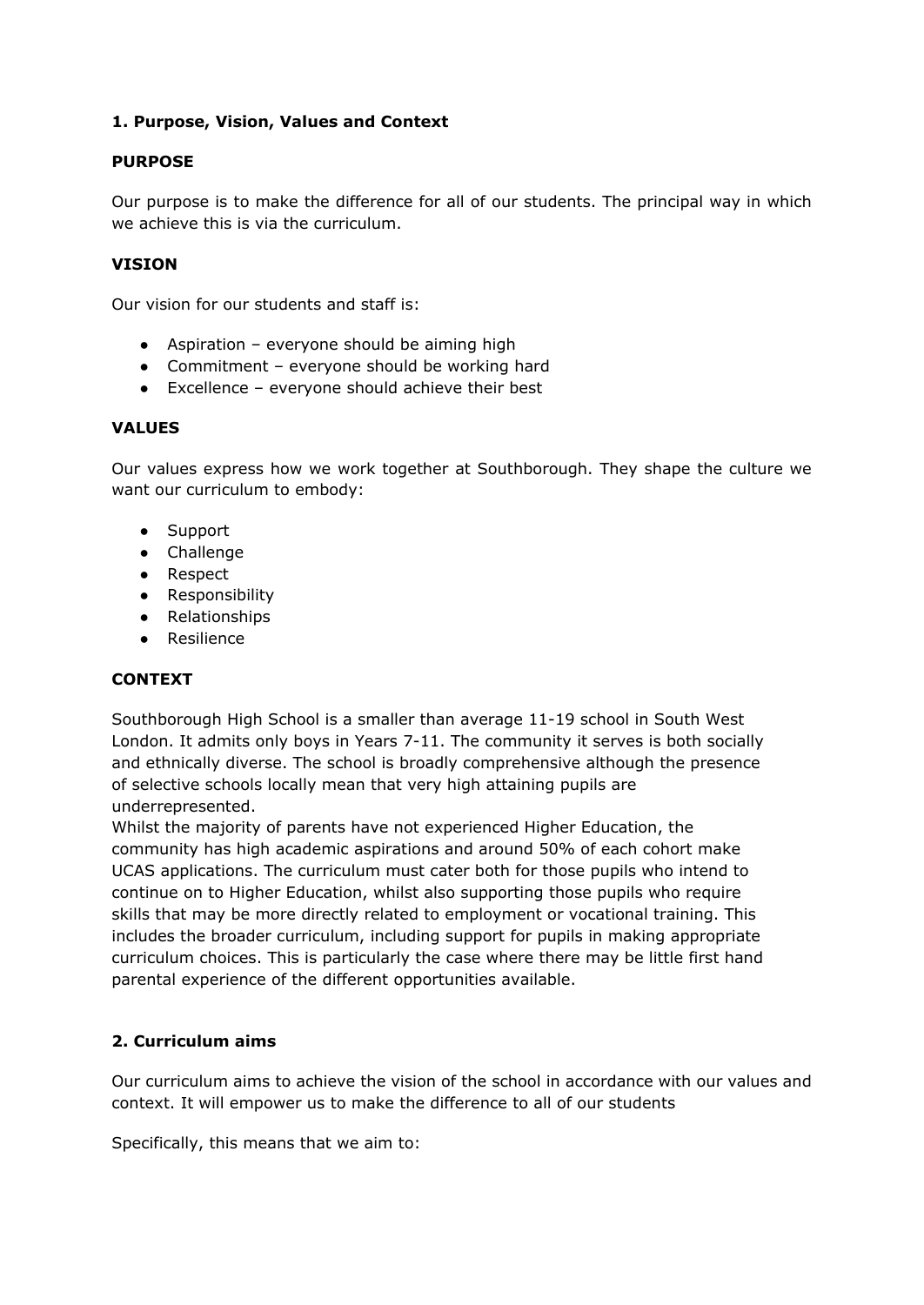- Provide a broad and balanced education for all students that is coherently planned and sequenced towards cumulatively sufficient knowledge for skills and future learning and employment
- Enable students to develop knowledge, understand concepts and acquire skills, and be able to choose and apply these in relevant situations
- Support students' spiritual, moral, social and cultural development
- Support students' physical development and responsibility for their own health, and enable them to be active
- Promote a positive attitude towards learning
- Ensure equal access to learning for all students, with high expectations for every pupil and appropriate levels of challenge and support
- Have a high academic/vocational/technical ambition for all students
- Equip students with the knowledge and cultural capital they need to succeed in life
- Provide subject choices that support students' learning and progression, and enable them to work towards achieving their goals
- Develop students' independent learning skills and resilience, to equip them for further/higher education and employment

# **3. Legislation and guidance**

This policy reflects the requirements for academies to provide a broad and balanced curriculum as per th[e](http://www.legislation.gov.uk/ukpga/2010/32/section/1A) [Academies Act 2010,](http://www.legislation.gov.uk/ukpga/2010/32/section/1A) and th[e](https://www.gov.uk/government/collections/national-curriculum) [National Curriculum programmes of](https://www.gov.uk/government/collections/national-curriculum)  [study](https://www.gov.uk/government/collections/national-curriculum) which we have chosen to follow.

It also reflects requirements for inclusion and equality as set out in the [Special Educational](https://www.gov.uk/government/publications/send-code-of-practice-0-to-25)  [Needs and Disability Code of Practice 2014](https://www.gov.uk/government/publications/send-code-of-practice-0-to-25) an[d](http://www.legislation.gov.uk/ukpga/2010/15/part/6/chapter/1) [Equality Act 2010,](http://www.legislation.gov.uk/ukpga/2010/15/part/6/chapter/1) and refers to curriculumrelated expectations of governing boards set out in the Department for Education'[s](https://www.gov.uk/government/publications/governance-handbook) [Governance Handbook.](https://www.gov.uk/government/publications/governance-handbook)

This policy complies with our funding agreement and articles of association.

# **4. Roles and responsibilities**

### **4.1 The Governing Body**

- The governing board will monitor the effectiveness of this policy and hold the headteacher to account for its implementation.
- The governing board will also ensure that:
	- A robust framework is in place for setting curriculum priorities and aspirational targets
	- The school is complying with its funding agreement and teaching a "broad and balanced curriculum" which includes English, maths, science and (subject to providing the right to withdraw) religious education, and enough teaching time is provided for pupils to cover the requirements of the funding agreement
	- Proper provision is made for pupils with different abilities and needs, including children with special educational needs (SEN)
	- All courses provided for pupils below the age of 19 that lead to qualifications, such as GCSEs and A-levels, are approved by the secretary of state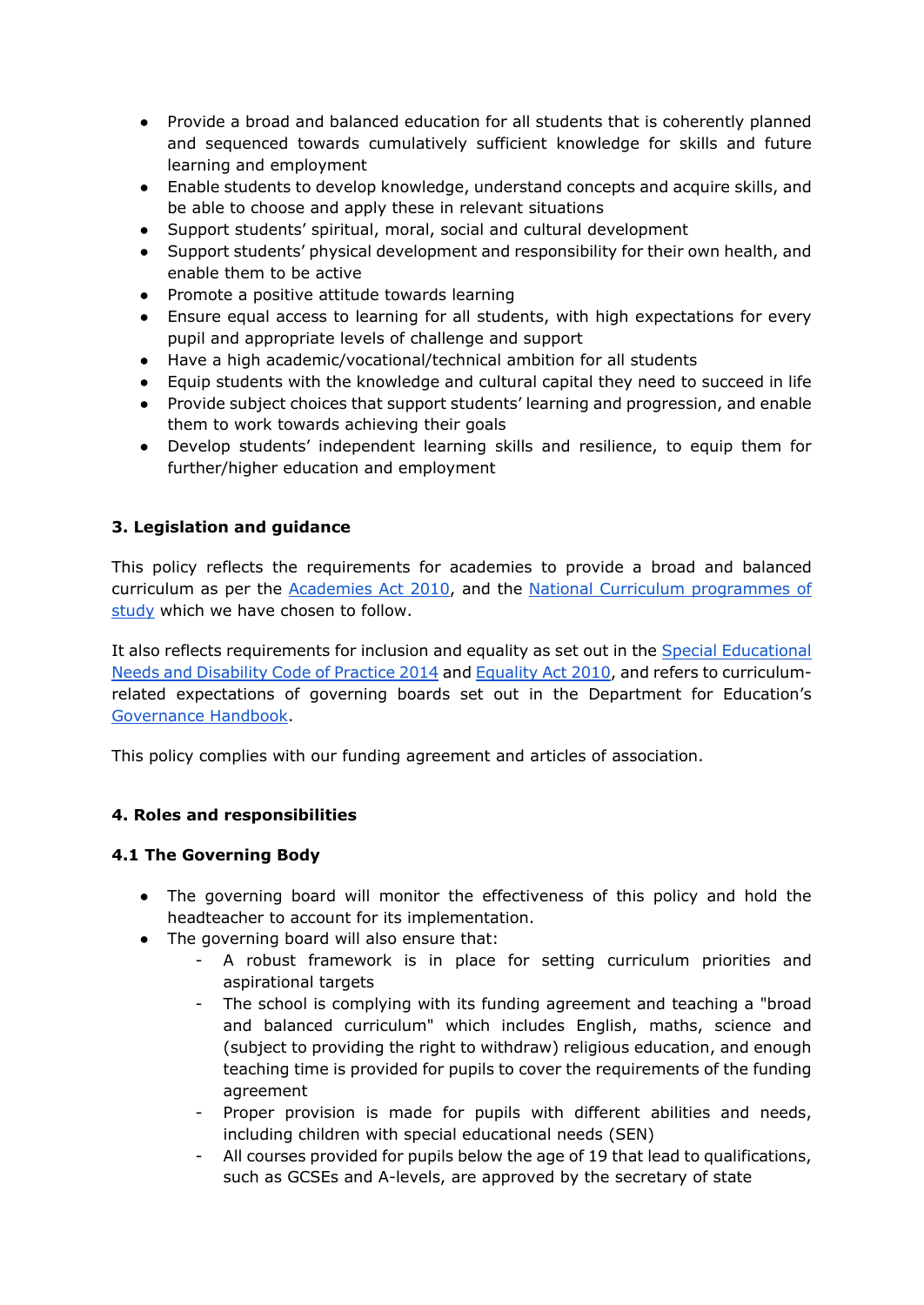- The school implements the relevant statutory assessment arrangements
- It participates actively in decision-making about the breadth and balance of the curriculum
- Pupils from year 8 onwards are provided with independent, impartial careers guidance, and that this is appropriately resourced

# **4.2 Headteacher**

The headteacher is responsible for ensuring that this policy is adhered to, and that:

- All required elements of the curriculum, and those subjects which the school chooses to offer, have aims and objectives which reflect the aims of the school and indicate how the needs of individual pupils will be met
- The amount of time provided for teaching the required elements of the curriculum is adequate and is reviewed by the governing board
- They manage requests to withdraw children from curriculum subjects, where appropriate
- The school's procedures for assessment meet all legal requirements
- The Governing Body's Curriculum and Achievement Sub-committee is fully involved in decision-making processes that relate to the breadth and balance of the curriculum
- The Governing Body is advised on whole-school targets in order to make informed decisions
- Proper provision is in place for pupils with different abilities and needs, including children with SEN

# **4.3 Other staff**

Other staff will ensure that the school curriculum is implemented in accordance with this policy.

- Senior Assistant Headteacher (Curriculum and Assessment)
- Senior Assistant Headteacher (Pastoral Care and DSL)
- Deputy Headteacher (Quality Assurance)
- Heads of Faculty
- Heads of Subject
- Heads of Year
- Personal Development Coordinator
- Careers Adviser

### **5. Organisation and planning**

- Subjects are embedded within faculties, to ensure clear line of sight with regard to the curriculum
- Our curriculum is subject based and organised into three Key Stages: 3, 4 and 5
- Our Key Stage 3 curriculum takes account of our specific context by offering Design Technology via STEM; our Key Stage 4 curriculum is constructed around a strong academic core and responsive to student preferences in their Options subjects; our Key Stage 5 curriculum is led by student preferences and guided by their aspirations for further study and / or employment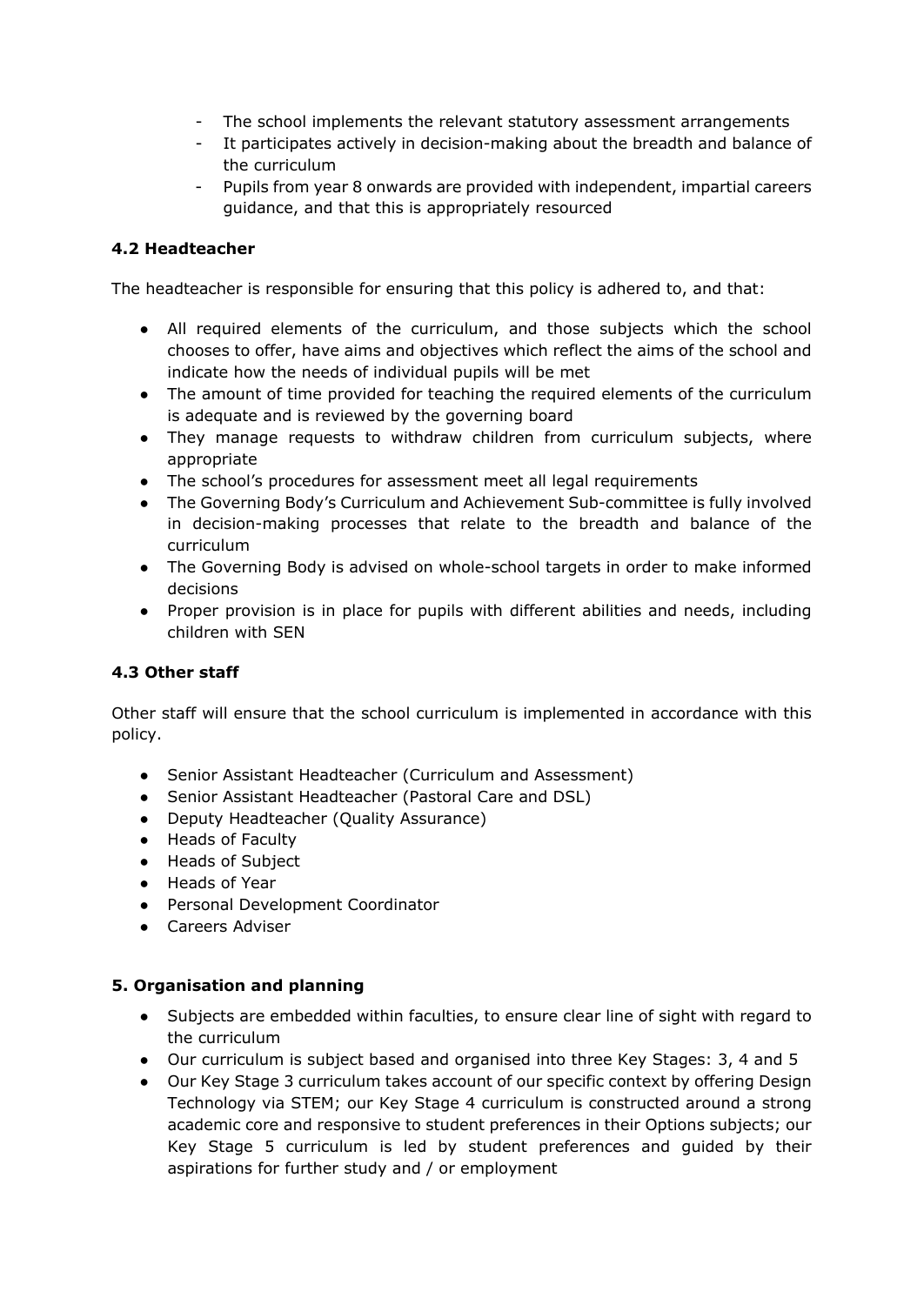- Our curriculum makes appropriate provision for:
	- Relationships and sex education
	- Health Education
	- Personal, Social, Health and Economic education
	- Spiritual, moral, social and cultural development
	- British values
	- Careers guidance
- Long term planning is organised by the Heads of Faculty, supervised by the Senior Assistant Headteacher (Curriculum and Assessment); medium term planning is organised at Subject level and is monitored by Heads of Faculty; individual teachers are responsible for short term (i.e. lesson planning), monitored by Heads of Faculty
- The Deputy Headteacher (Quality Assurance) is responsible for quality assuring planning at all levels
- Heads of Faculty will undertake regular curriculum reviews to ensure that all students are covering the required curriculum content. This will ensure that students are reaching the necessary end points at the appropriate time, that curriculum intent has actually been covered and that the curriculum is sequenced as expected. They will report their findings to the Senior Leadership Team via their Line Manager
- Quality of Learning reviews, led by the Assistant Headteacher (Quality of Learning and Head of English faculty), are conducted as per the SLT monitoring schedule, to quality assure the effectiveness of the curriculum
- Appropriate resources should be allocated to the effective delivery of the curriculum; Heads of Faculty have responsibility for monitoring the way in which resources are stored and managed.

### **6. Inclusion**

Teachers set high expectations for all students. They will use appropriate assessment to set ambitious targets and plan challenging work for all groups, including:

- Higher attaining students (and outstanding learners)
- Students with low prior attainment
- Students from disadvantaged backgrounds
- Students with SEND
- Students with English as an Additional Language (EAL)

Teachers will plan lessons so that students with SEN and/or disabilities can study every National Curriculum subject, wherever possible, and ensure that there are no barriers to every student achieving.

Teachers will also take account of the needs of students whose first language is not English. Lessons will be planned so that teaching opportunities help students to develop their English, and to support students to take part in all subjects. Further information can be found in our statement of equality information and objectives and in our SEN Policy.

### **7. Monitoring arrangements**